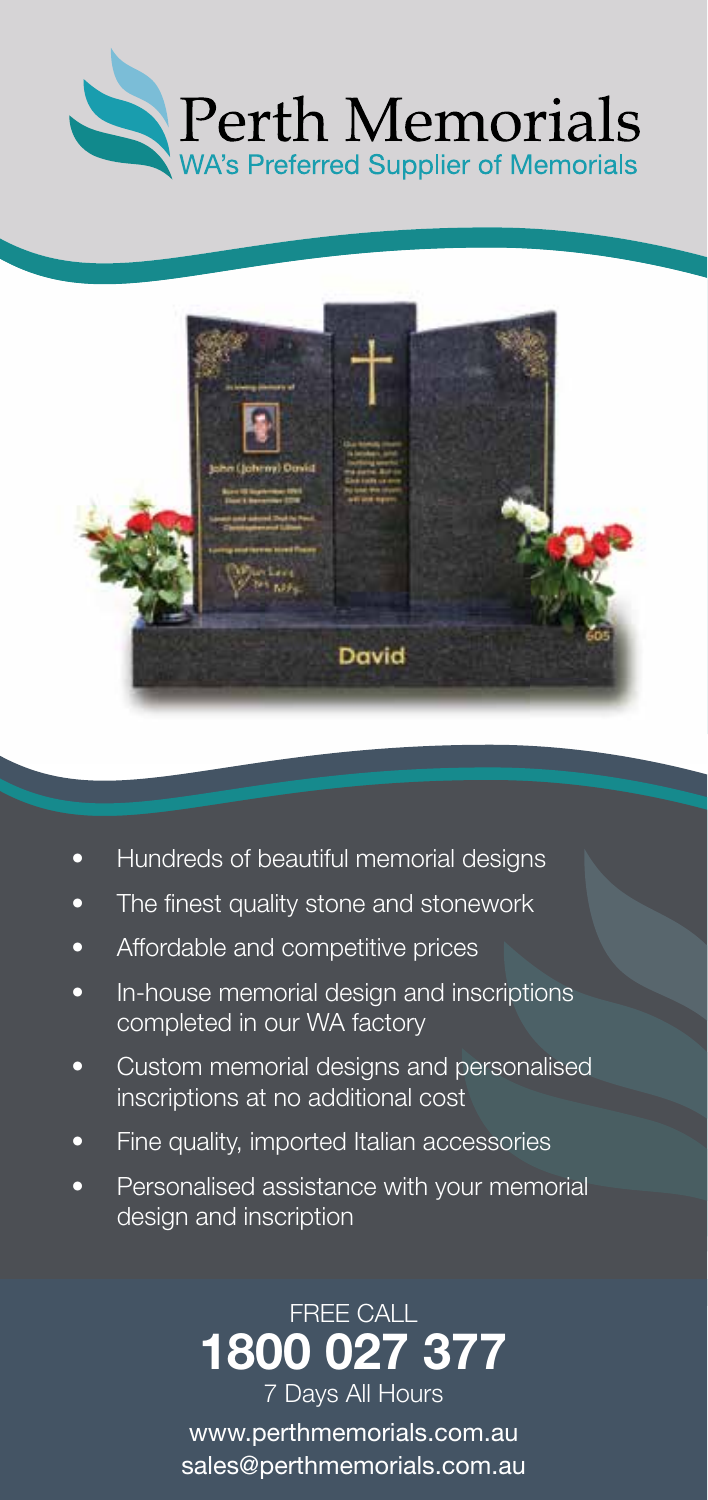## Fully Licensed with the Metropolitan Cemeteries Board

Perth Memorials is fully licensed with the Metropolitan Cemeteries Board. With over 45 years' combined experience, we have installed thousands of memorials of all types and sizes in cemeteries across Western Australia.

#### Premium Quality Stone and Accessories

We source the best quality stone and import the finest Italian Caggiati accessories to complement our designs.

# Inscriptions in any Language or Character Set

Memorials can be inscribed in any language or character set - English, Italian, Persian, Portuguese, Greek, Arabic, Chinese, Japanese, Eastern European, Croatian, Serbian, Malay, Russian, Hebrew, or any other.

Using advanced design and inscription technology, we often incorporate a wide array of graphics onto memorials - crosses, flowers, roses, soccer balls, cars, fishing rods, motorcycles, sporting logos, flags, trees – anything that may be meaningful for you.

## We Don't Count Letters or Characters for Inscriptions – It's Included

When undertaking inscriptions, we don't charge by the letter or character. Included in our price, you can choose the exact inscription that you want, with as many words, characters or graphics you wish.

We believe it is more important for you to get exactly what you want, rather than worrying about the additional cost of adding a few words or characters.

## Family Run West Australian Business

We are a family-run, West Australian business striving for complete satisfaction by looking after our clients from the beginning of the process through to the installation of the memorial. We only produce a limited amount of memorials each month to ensure quality and personalised service.

# Obligation Free Home Visits

We are happy to visit you in the comfort of your home (at any convenient time) to walk you through the decision making process – we will show you our many designs and provide the best advice for the creation of the perfect memorial.

Remember, if you see a memorial you like, please photograph it and send it to us – we can make it for you.





LAWN MEMORIALS







 $H<sub>3</sub>$ 

 $HA$ 



H5

H6

All the family thank you from the bottom of their hearts for having Vince's memorial up before Christmas and how beautiful and grand it looks - we are so pleased with your work.

Faye Iannello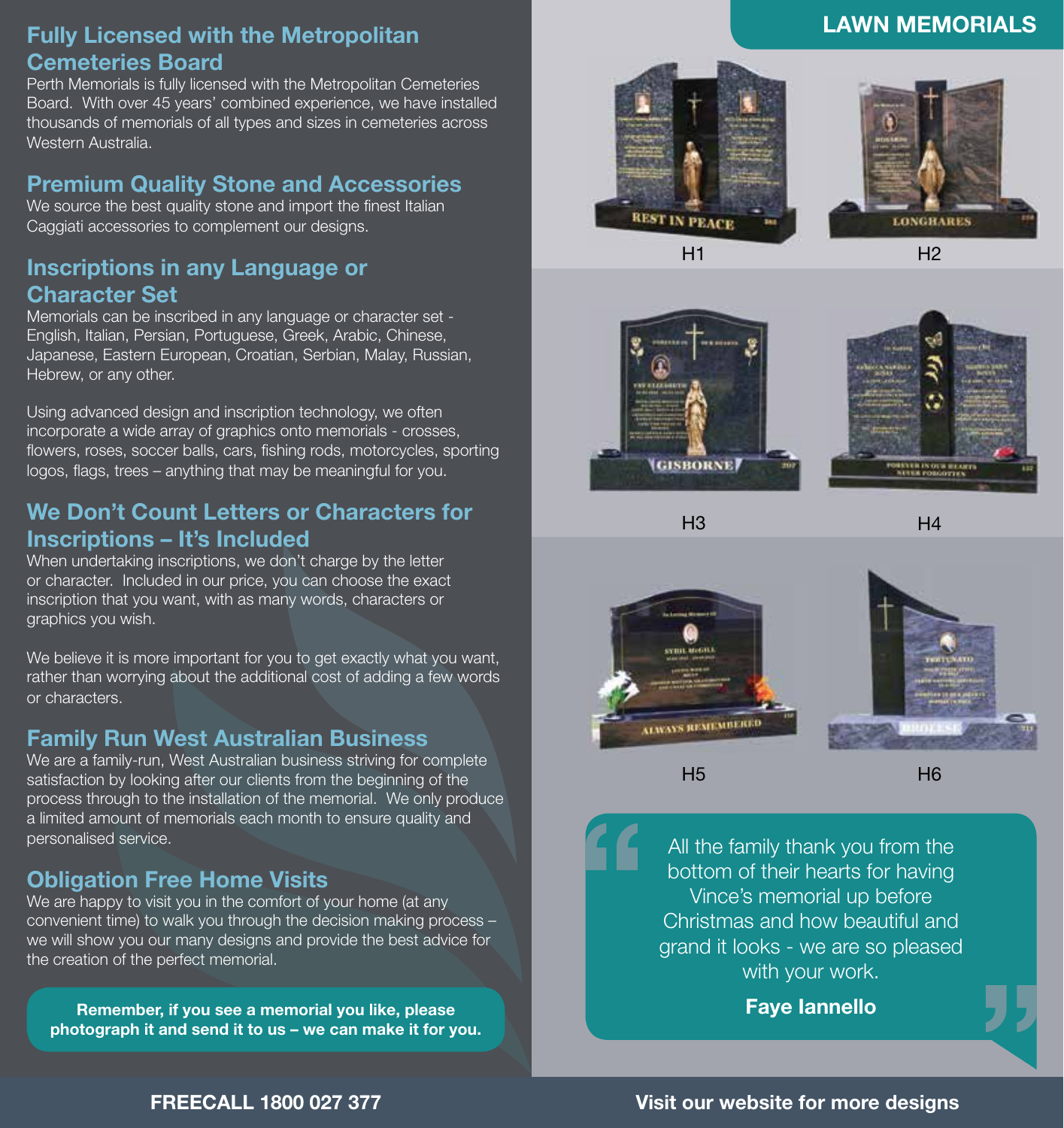# LAWN MEMORIALS LAWN MEMORIALS







H15



H16



H<sub>9</sub>



H10



H17



H18



H11



H12





H14





H19

H20

Thanks for your support through this difficult time. I managed to go and have a look at the memorial over the weekend and it is amazing - you did a wonderful job.

Lidia Venditti

H13

FREECALL 1800 027 377 Visit our website for more designs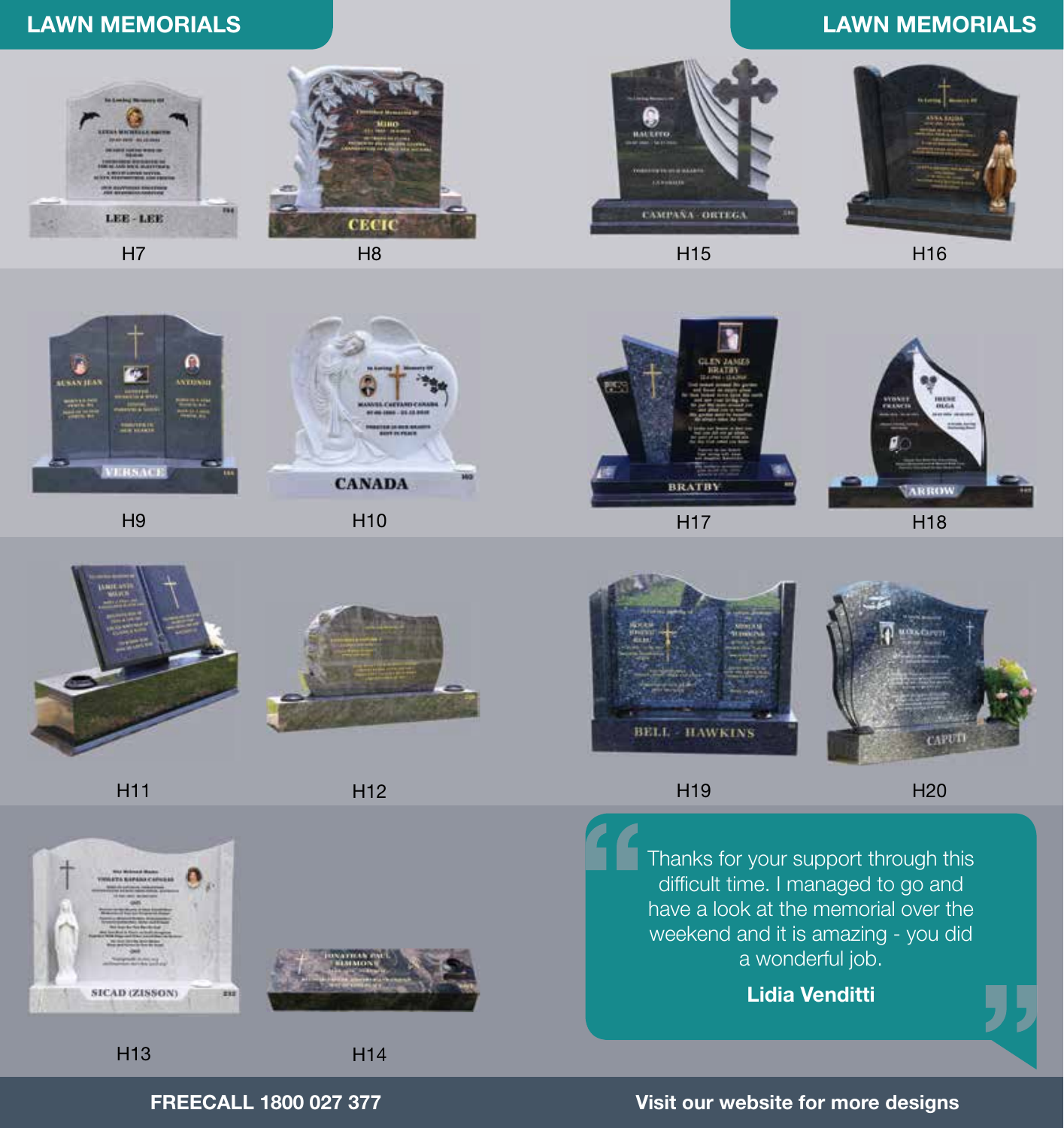# CHAPELS CHAPELS



 $C<sub>1</sub>$ 



 $C<sub>2</sub>$ 



 $C<sub>9</sub>$ 







C3

**NBA** 



 $C<sub>4</sub>$ 



C11



C<sub>12</sub>



C13

C14

I've just been to the cemetery, the memorial looks beautiful, I'm really pleased, you did an excellent job, thank you. I would gladly recommend you to anyone.

Valerie Curovic



FREECALL 1800 027 377 Visit our website for more designs



C5

**UVIJEK U NAŠIM SRCIMA** 



C<sub>7</sub>



C8

C6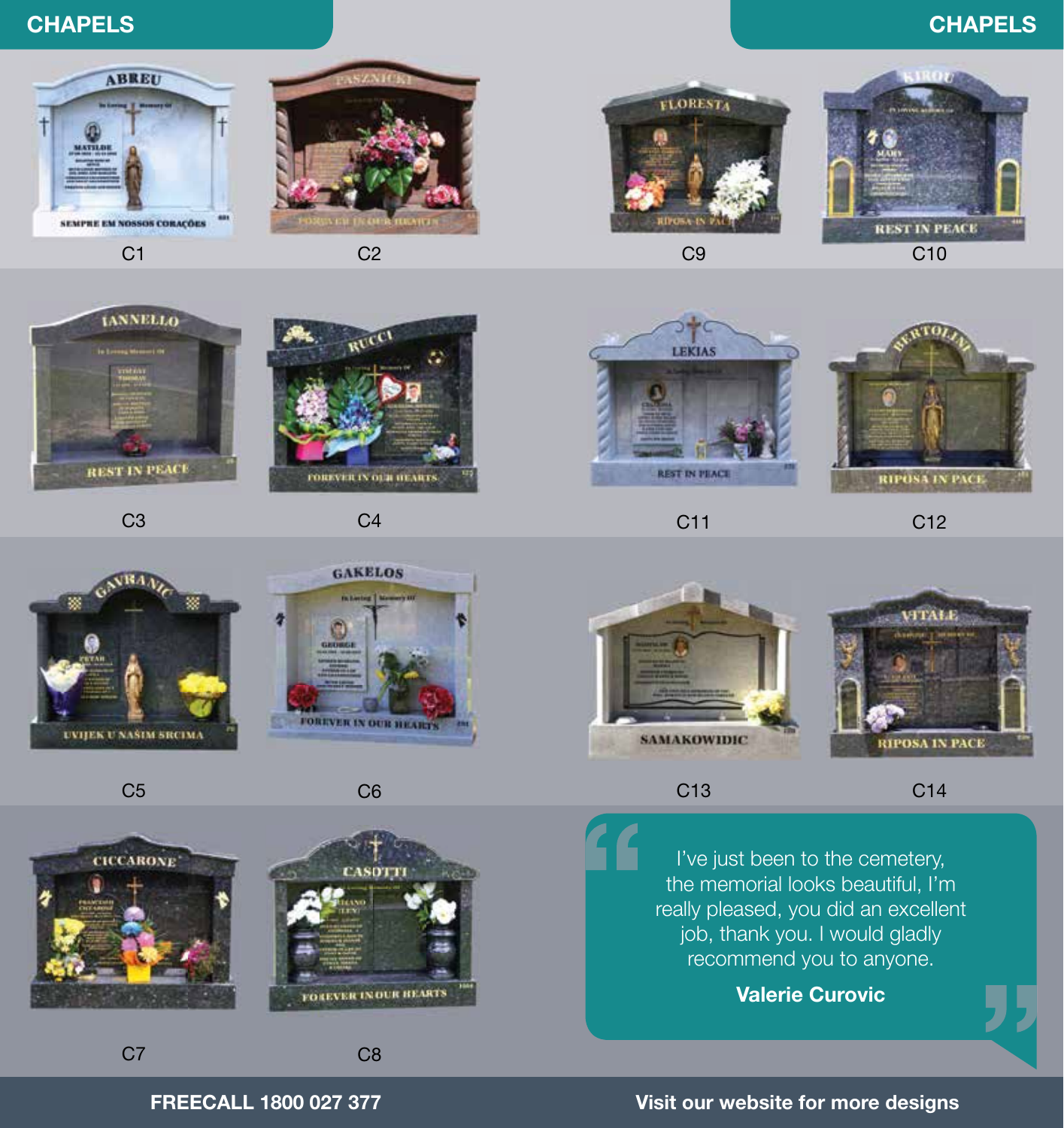# FULL MEMORIALS

# F1



 $H<sub>2</sub>$ 

WATKINS



F9

# FULL MEMORIALS



F10



F11







F13

F14

The family were very impressed when they went to visit the memorial - I must congratulate you for the way you conduct your business, always having the time to be empathetic to your clients needs and requests. My thanks again.

Gayle Malcolm

#### FREECALL 1800 027 377

Visit our website for more designs



**REST IN PEACE** 



F7

F5



F8

F6





F3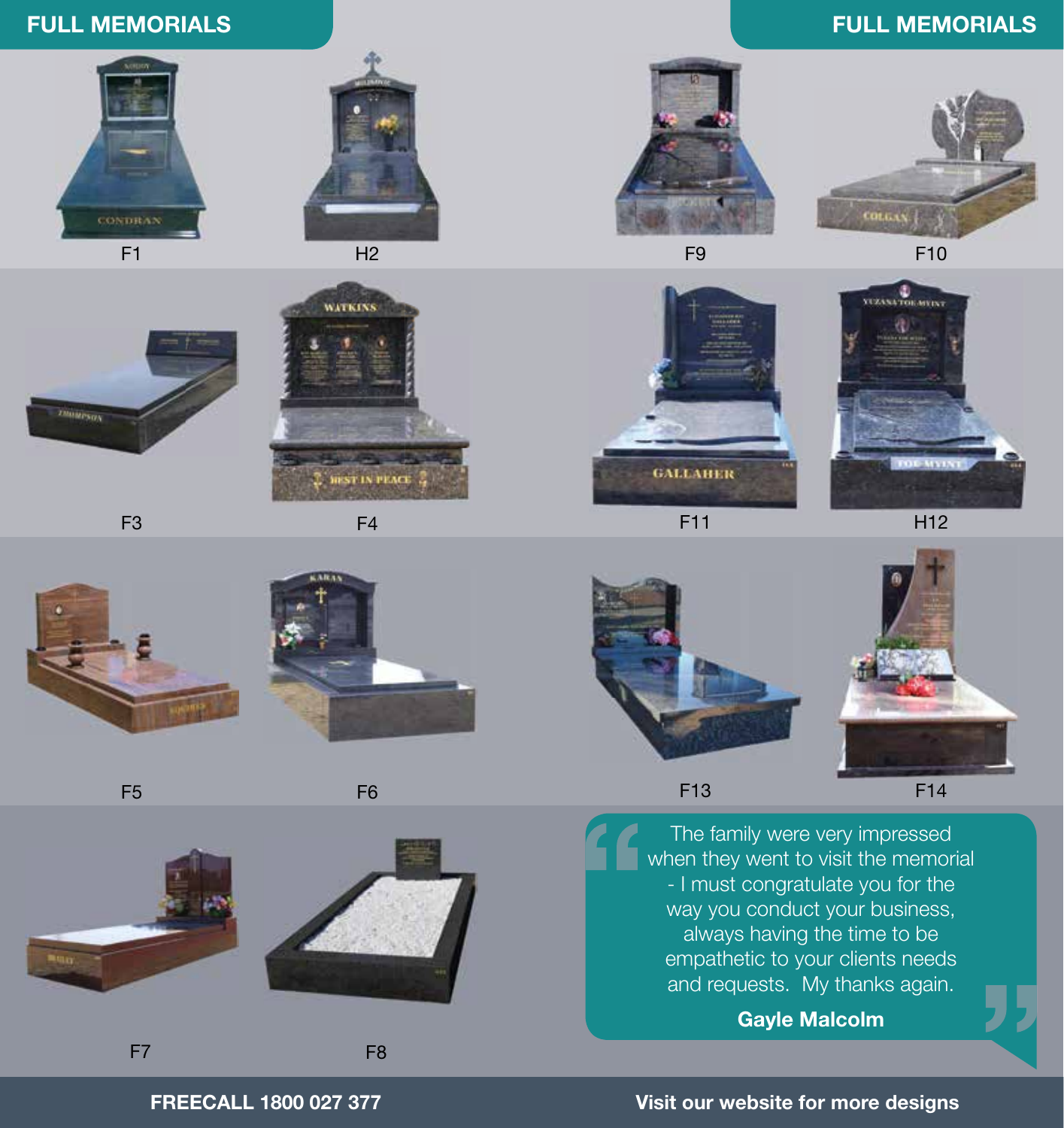# DOUBLE MEMORIALS

#### DOUBLE MEMORIALS



D<sub>1</sub>



D<sub>5</sub>



D<sub>2</sub>



D6





D<sub>3</sub>



D<sub>4</sub>

#### D<sub>7</sub>

Thank you so much for a fantastic job you have done on Mum's headstone - it does look beautiful.

Peter McDonough

#### FREECALL 1800 027 377

#### Visit our website for more designs